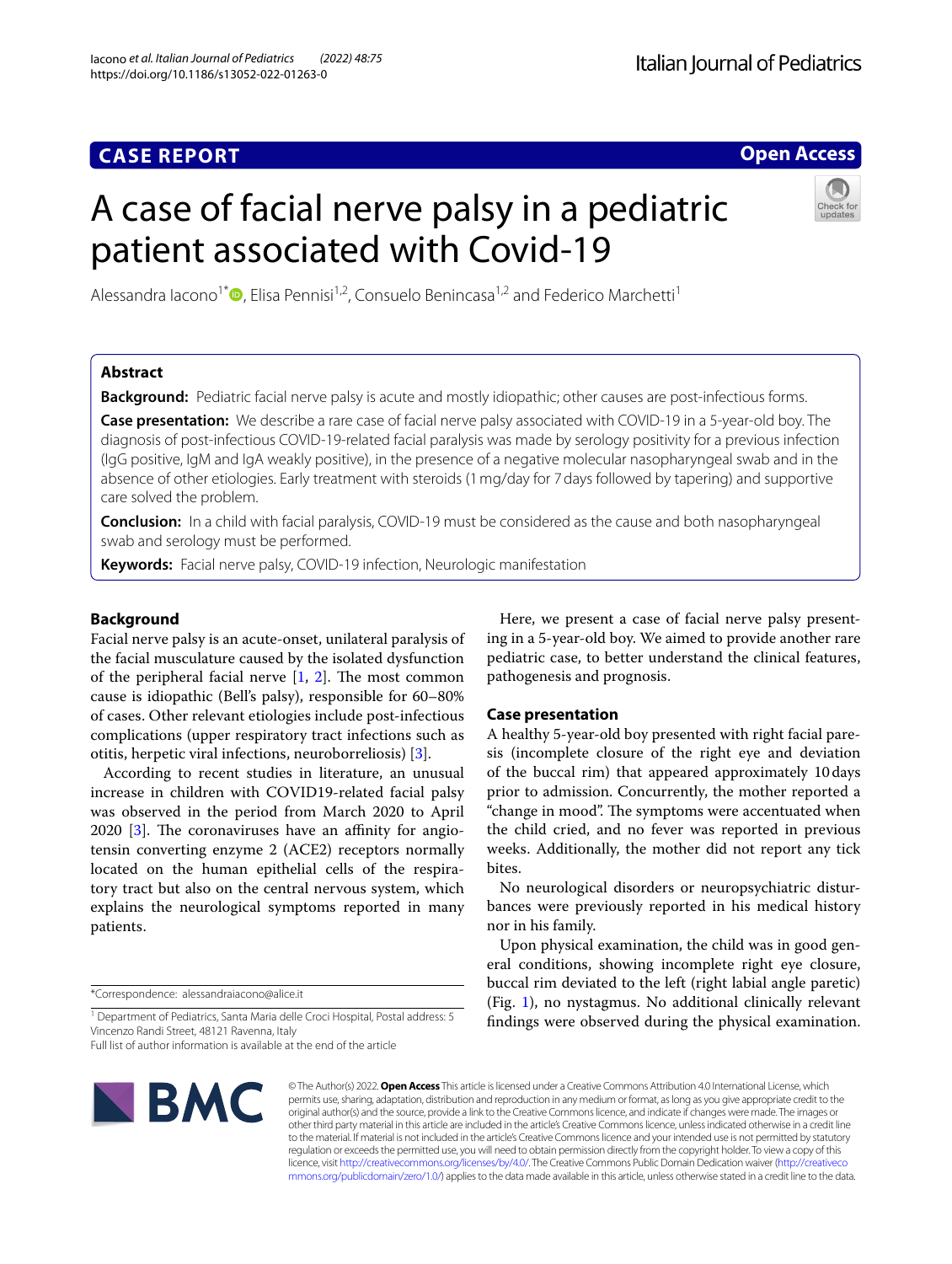

<span id="page-1-0"></span>Specifcally, the tympanic membranes presented no acute infammation.

A diagnosis of facial palsy with a Grade IV from the House-Brackmann grading system (obvious facial weakness, incomplete eye closure, no forehead movement, asymmetrical mouth movement, and synkinesis) was made.

Laboratory data showed normal blood count, negative indices of infammation (CRP 0.5mg/L, ESR 2), and normal coagulation. The only significant finding was an exceeding D-dimer of 4263 μg/L, (normal values  $<$  500). The D-dimer values were still increasing the next day (15,353 μg/L).

The brain MRI (Magnetic Resonance Imaging), performed due to the alteration in the behavior, did not show any cerebral lesions or ischemic events. The study of the supra-aortic trunks with echo color Doppler showed no signs of steno-obstructive lesions in the common carotids, internal carotids and external carotids, with wellmodulated fow in all carotid trunks; the optic fundus was normal.

Lymphoproliferative disease was excluded by means of light microscope examination of peripheral blood, normal lactate dehydrogenase (LDH) and normal abdominal ultrasound. In light of the possible post-infectious etiology of facial paralysis, the main serology tests were performed (EBV as previous infection, Parvovirus negative, HSV 1/2 IgG positive, HSV 2 IgG negative, Mycoplasma, Enterovirus, Borrelia, Bartonella negative).

Serology for SARS-CoV-2 revealed previous infection (IgG positive, IgM and IgA weakly positive) although the nasopharyngeal polymerase chain reaction was negative.

Given the positive of serology for SARS-CoV-2, although in absence of high indices of infammation and lack of diagnostic criteria for multisystem infammatory syndrome in children (MIS-C), an echocardiogram and electrocardiogram were performed and resulted as normal.

The diagnosis of post-infectious COVID-19-related facial paralysis was made and steroid therapy with prednisone (1mg/day for 7days followed by tapering) and eye lubricants was immediately started. At 1 month followup, the child was healthy and was no longer showing any sign of palsy.

## **Discussion**

Facial nerve palsy is an acute-onset, unilateral paralysis of the facial musculature caused by the isolated dysfunction of the peripheral facial nerve  $[1, 2]$  $[1, 2]$  $[1, 2]$  $[1, 2]$ . The condition occurs more frequently in adults but is also seen in pediatric patients [\[1](#page-3-0), [4](#page-3-3)]. Its incidence is 5–21/100000 children per year [\[3](#page-3-2), [5\]](#page-3-4).

In our case, only one fnding of previous HSV infection (anti HSV 1/2 IgG positive, anti HSV 2 IgG negative) was found, which is particularly frequent in the general and pediatric population. For this reason, associated with the complete absence of clinical signs and symptoms of HSV on physical examination and in the immediate history (i.e. no active HSV or herpes zoster lesions were found in the oral mucosa, no lymphadenopathy was observed), HSV was not considered as a likely etiological cause of facial paralysis. Similarly, EBV, Parvovirus, Mycoplasma, Enterovirus, Borrelia and Bartonella were also excluded.

Facial nerve palsy is normally self-limiting, and symptoms commonly resolve within weeks to months. However, in a few cases, it can result in longer-term facial muscle weakness or in sequelae such as lagophthalmos,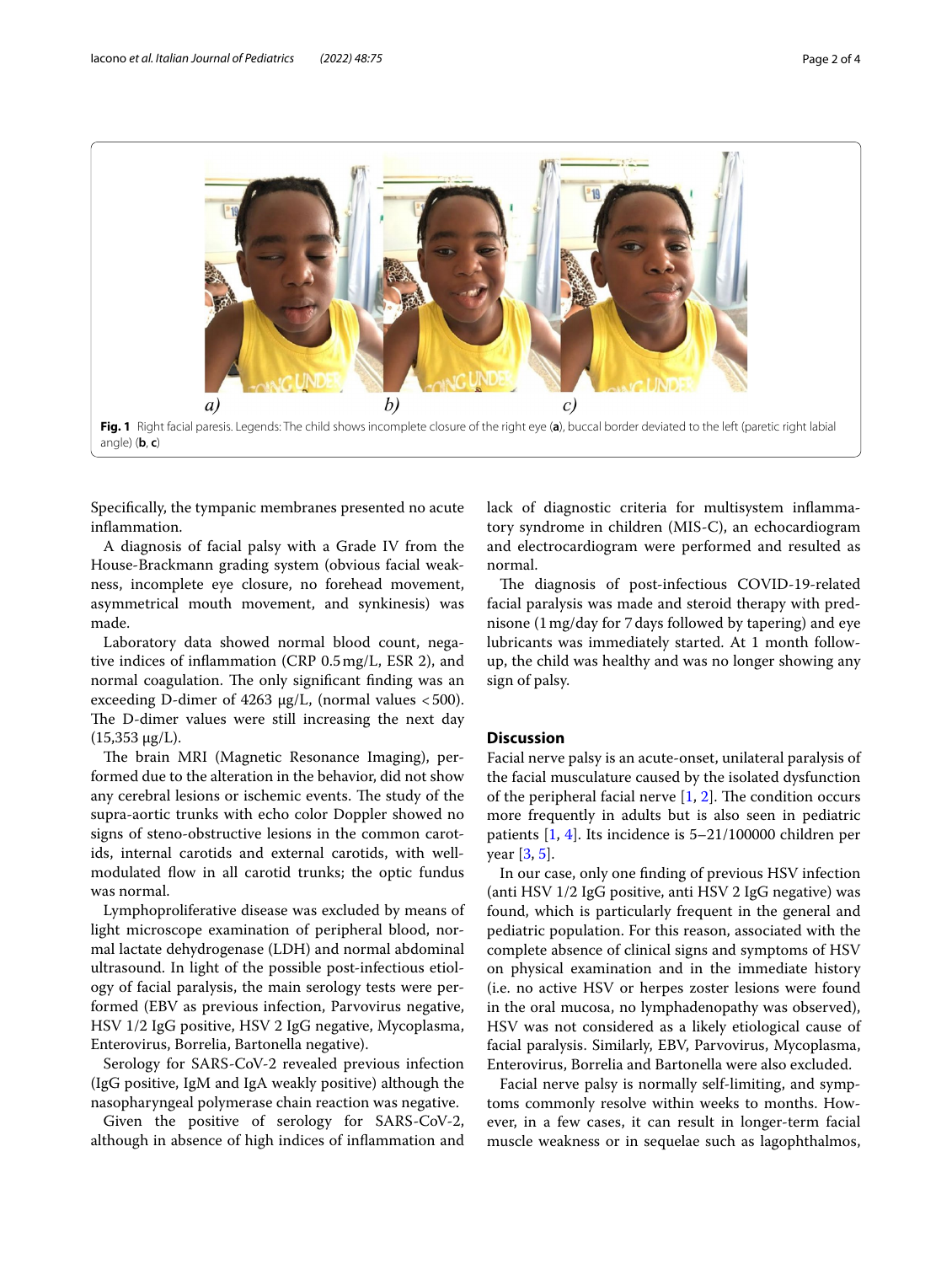exposure keratopathy syndrome, ocular dryness and swallowing dysfunction [\[1](#page-3-0)].

According to recent studies in literature, incidence of COVID-19—related facial palsy increased during the pandemic both in adult and pediatric emergency departments. A neuroinvasive tropism of the SARS-CoV-2 virus family has already been reported, suggesting a similar potential for COVID-19 and raising an alarm about possible neurological involvement in these patients [[3\]](#page-3-2).

COVID-19 related complications such as acute necrotizing encephalopathy, hypoxic encephalopathy, ADEM, severe encephalopathy with white matter and corpus callosum lesions, and acute fulminant cerebral edema have already been reported [[6](#page-3-5), [7\]](#page-3-6). In milder COVID-19 cases, peripheral nervous system manifestations are predominant, including not only dysgeusia and anosmia, but also Guillain-Barré, Cranial Polyneuritis, and Miller-Fisher syndrome [[8](#page-3-7)]. Another event post SARS-CoV-2 infection is pediatric acute onset neuropsychiatric syndrome (PANS) which presents with a sudden onset of obsessive-compulsive disorder (OCD) or a severely restricted food intake, and concurrent neuropsychiatric symptoms and motor dysfunction [[9\]](#page-3-8).

COVID-19-related pediatric cases appear to have a milder course of disease. Nevertheless, an increasing number of cases of acute idiopathic paralysis of the facial nerve has been reported, which are usually the frst symptoms to appear or occur during the acute phase within the frst week of viral symptoms onset [\[10](#page-3-9)]. However, it is important to take this manifestation into consideration also a few weeks after the acute phase, when serology is positive and the nasopharyngeal swab is negative.

The possible pathogenesis includes formation of microthrombi with ischemia of the vasa nervorum and demyelination induced by the infammatory process so as to determine an increase in D-dimer  $[11, 12]$  $[11, 12]$  $[11, 12]$  $[11, 12]$ . The increase of D-dimer is non-specifc, and this is a signal of an acute infectious event. In this case, however, considering the negativity of the other infectious agents and the presence of COVID-19 antibodies, this association can be predicted. Therefore, laboratory data cannot be considered as a casual fnding not related to a SARS-CoV-2 infection, since we attest that Bell's palsy is one of the manifestations of COVID-19. Lastly, the mood change reported by the mother is not described in patients with Bell's palsy, however it is described in patients with a previous SARS-CoV-2 infection.

In addition to vascular damage, another mechanism could be the functional alteration of the ACE2 receptor, which follows the binding of SARS-CoV-2 with ACE2 expressed in various regions of the nervous system, which causes a cytokine storm and therefore inflammatory response.

Furthermore, infection causes a signifcant reduction in the number of  $CD4+T$  cells,  $CD8+T$  cells, B cells, NK together with lymphocytes, monocytes and eosinophils, with immunosuppression and increased susceptibility to infection and reactivation of latent infections [[6\]](#page-3-5). Finally, the direct binding of COVID-19 spike with glycolipids of the superfcial peripheral nerves causes damage [\[13](#page-3-12)].

Studies among the adult population highlight that SARS-CoV-2 IgM can be found in blood samples 5days after the onset of COVID-19 symptoms, persisting for at least month with a subsequent gradual decrease [\[14](#page-3-13)]. Otherwise, the mean duration of SARS-CoV-2 IgG antibodies detection is 14days. Antibodies (SARS-CoV-2  $IgG+IgM$ ) can also be positive in patients who have had no common COVID-19 symptoms such as fever, cough, sore throat and respiratory difficulties. This evidence is in line with the absence of other signs and symptoms except for the facial palsy in our patient and with SARS-CoV-2 IgM test mild positivity and IgG test positivity during our evaluation which took place 10days after the presentation of the palsy.

The treatment includes steroids and supportive care (eye lubricant); antiviral therapy has shown efective results in the acute management of adults and in one pediatric case [\[10](#page-3-9), [11,](#page-3-10) [15\]](#page-3-14).

Literature has reported 8 children with peripheral facial nerve palsy associated with COVID-19- All children received oral steroid therapy. In one case, intravenous acyclovir was administered as the child had hyper IgM syndrome and was in the acute phase of the disease (nasopharyngeal swab positive) [\[1](#page-3-0), [3,](#page-3-2) [10,](#page-3-9) [15](#page-3-14)].

COVID-19-related facial nerve paralysis appears to have a positive outcome in children, nevertheless large scale studies are still required to confrm this fnding.

## **Conclusions**

This is a rare case of facial nerve palsy associated with COVID-19, presenting in a 5-year-old boy. Current state of research reveals only a few of such cases in pediatric age. Therefore, findings showed that in the case of a child with paralysis of the facial nerve, it is necessary to evaluate a nasopharyngeal swab as well as serology for COVID-19, since the neurological manifestation can still occur weeks after the infection. Although not enough to establish a clear causative relationship between the two conditions, these data may suggest that COVID-19 could also manifest itself as facial paralysis alone.

#### **Abbreviations**

ACE2: angiotensin converting enzyme 2; ESR: erythrocyte sedimentation rate; CRP: C-reactive protein; MRI: Magnetic Resonance Imaging; LDH: lactate dehydrogenase; MIS-C: Multisystem infammatory syndrome in children; PANS: pediatric acute onset neuropsychiatric syndrome; OCD: obsessive-compulsive disorder.